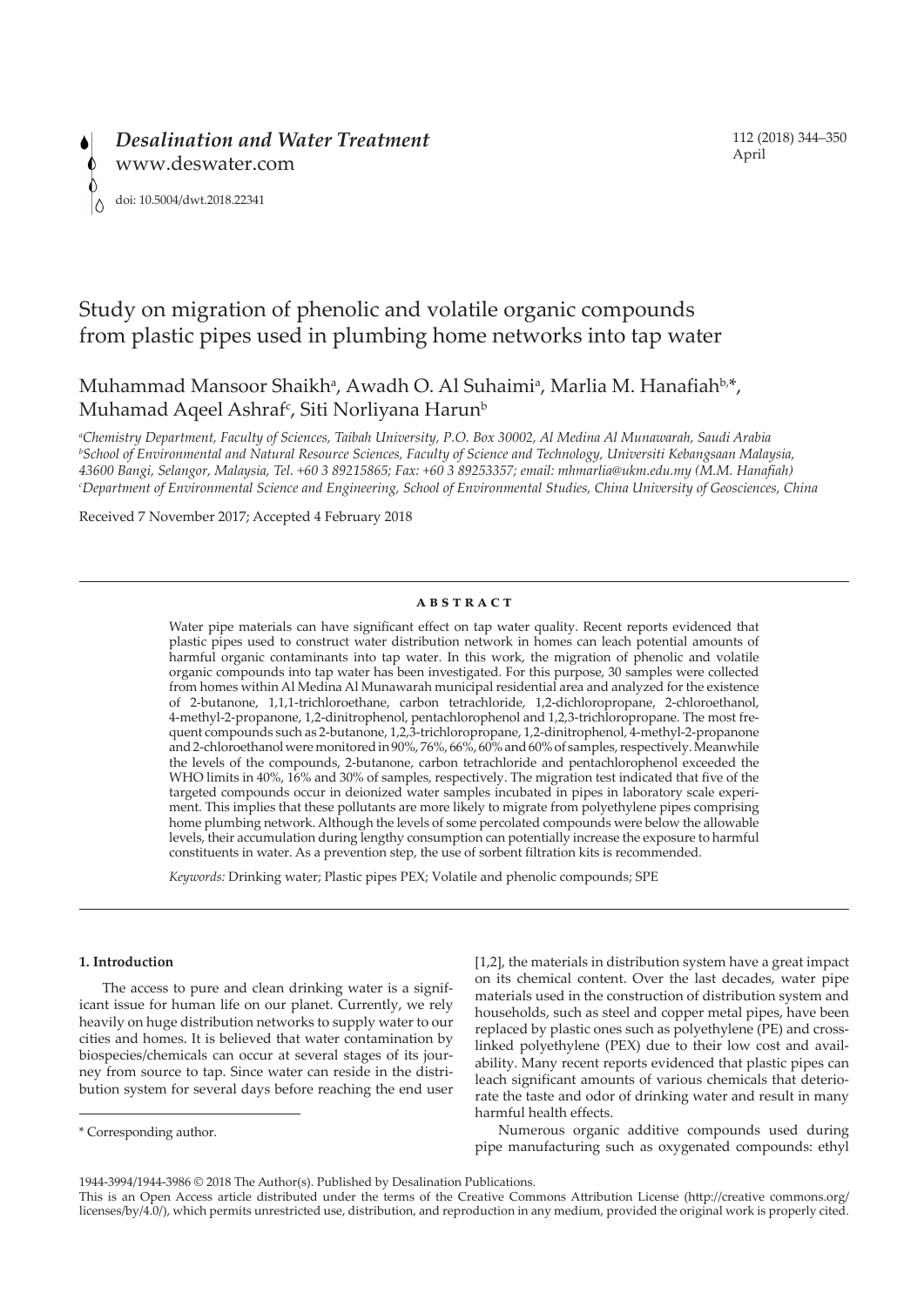tert-butyl ether (ETBE), methyl tert-butyl ether (MTBE) and their degradation product tert-butyl alcohol (TBA); degradation products of antioxidants, such as 2,4-di-tert-butylphenol (DTBP); and benzene, toluene, ethylbenzene and xylene solvents [3–6] have found to be trickled from polyethylene pipe; PEX and PE. Some of the easily leachable molecules, that is, ETBE, MTBE and TBA are known to alter the taste and odor of water [7]. Thus approximately 158 compounds are known to migrate from PEX pipes into water [8]. Many more chemicals are still unidentified and their consequences on humans are still not fully understood [9]. Rajasärkkä et al. [10] monitored several volatile compounds leachable from polyethylene pipes including toluene, xylene, ethylbenzene and styrene in tap water samples from homes with Helsinki area in Finland and also in water sample incubated into PEX pipes. In a similar study conducted in Demark, the leaching of phenols and volatile organic compounds (VOCs) from four types of polyethylene pipe [11] has been investigated. The authors identified 20–30 organic compounds into water sample incubated for 7 d into two types of PEX pipes [11].

In Al Medina Al Munawarah and other Saudi cities, source water enters homes through plastic pipes branched from domestic water network and stored into large ground reservoirs (tanks), usually constructed from concrete from which water is pumped to a top tank, usually made up of fiberglass and distributed to all house/building by gravity. The tanks are often cleaned using various chemicals and disinfectant agents, thus these materials when not removed properly can contaminate water. In addition, the cleaning additives, especially bleaching ones might enhance the migration of organic molecules from plumping systems. Presently, the most common types of plastic pipes used in water network in Saudi Arabia homes, are polyethylene (PE), and cross-linked polyethylene (PEX). The high temperature, especially in summer, is expected to rise the leaching rate of organic compounds. In a previous work, the investigators of this work, have screened several VOCs compounds, such as ethyl methacrylate, 1,2-dichloroethane, 2-picoline, dibromochloromethane, xylene, 1,2-dichloromethane, 1,4-dichlorobenzene, benzyl chloride, 1,1,2,2-tetrachloroethane in tap water samples collected from Al Medina homes. The identified VOCs were also found in water samples incubated into PEX pipes [12]. Thus, the aim of this paper is to screen tap water samples for the occurrence of volatile and phenolic compounds and correlate them to the common plastic pipes used in plumbing networks at homes.

#### **2. Methodology**

#### *2.1. Apparatus and materials*

Sample preparation conducted making use of ASE-12 head solid phase extraction (SPE) manifold from Auto Science (Panamera's China) operated with vacuum pump (USA). A thermo gas chromatography, model 1300, equipped with flame ionization detector (FID). Mxt-5 analytical column (Rtx 30 m  $\times$  0.25 mm  $\times$  0.25 µm thickness), and integrator, Thermo model 1310 (Thermo Fisher Scientific, Mexico, USA) were used for the analysis of the targeted compounds. Acetone, methanol (HPLC grade), methylene chloride were obtained from Sigma chemicals (St. Louis, MO, 63178USA).

Hydrophilic-lipophilic-balanced 6 mL/200 mg from Starlab scientific (Xi'an City, Shaanxi Province, China).PEX ¾ inch pipes were purchased from local stores.

#### *2.2. Stock and working standard solutions*

VOCs standard Mega mix (30497) and phenolic compounds standard mixture (31029) were purchased from Restek Company (Bellefonte, PA, USA). Three-point calibration graph generated using standard solutions was applied for the quantification of the studied compounds.

## *2.3. Samples collection and preservation*

Thirty tap water samples were collected in 1 L dark brown glass bottles from different houses within Al Medina Al Munawarah residential areas. For correlation study, 1.5-m lengths of the PEX pipes were filled with deionized water and incubated for certain period of times. Water samples were stored in fridge at 4°C until analysis.

#### *2.4. Solid phase extraction procedure*

Solid phase extraction is a rapid separation technique in which targeted analytes are retained from matrix onto solid phase (e.g., cartridge, column) and eluted with an appropriate solvent. The eluted extract is passed through sodium sulfate to remove water and concentrated as needed. In this work, SPE has been employed to extract the targeted compounds from water samples. For phenolic compounds, the cartridge was rinsed with 3 mL aliquots of methylene chloride three times, then as cleaned three times 3 mL of aliquots of methanol in such a way that methanol not go below the top of the cartridge packing. The cartridge was then rinsed three times with 0.05 N HCl for conditioning. After that, 100 ml sample of pH 2 was loaded to the cartridge at vacuum pressure 25 Psi and dried with nitrogen, and then trapped phenolic compounds were eluted with 1ml of dichloromethane and sodium sulfate. For VOCs, 100 mL sample of pH 2 was loaded to the cartridge at pressure 25 psi. Cartridge was dried with nitrogen, then trapped volatile compounds were eluted with 1 mL of dichloromethane with oven dry sodium sulphate. In the same way, another 100 mL water sample which was pre-adjusted to pH 12 was loaded to another cartridge following the same procedure. Both elute were mixed and analyzed by gas chromatography equipped with FID.

#### *2.5. Migration study protocol*

Four 1.5-m length pieces of PEX pipe (inner diameter 16 mm) were used to accommodate the required sample volume for analysis. The pipes flushed three times with MilliQ water and filled with water and left for incubation for 24, 48, 72 and 96 h. The incubated water samples were then extracted using the same procedure used for tap water samples.

#### *2.6. GC optimization*

The GC–FID system optimized for the analysis of organic compounds carried out using different temperature programs. A good separation for individual VOCs and phenolic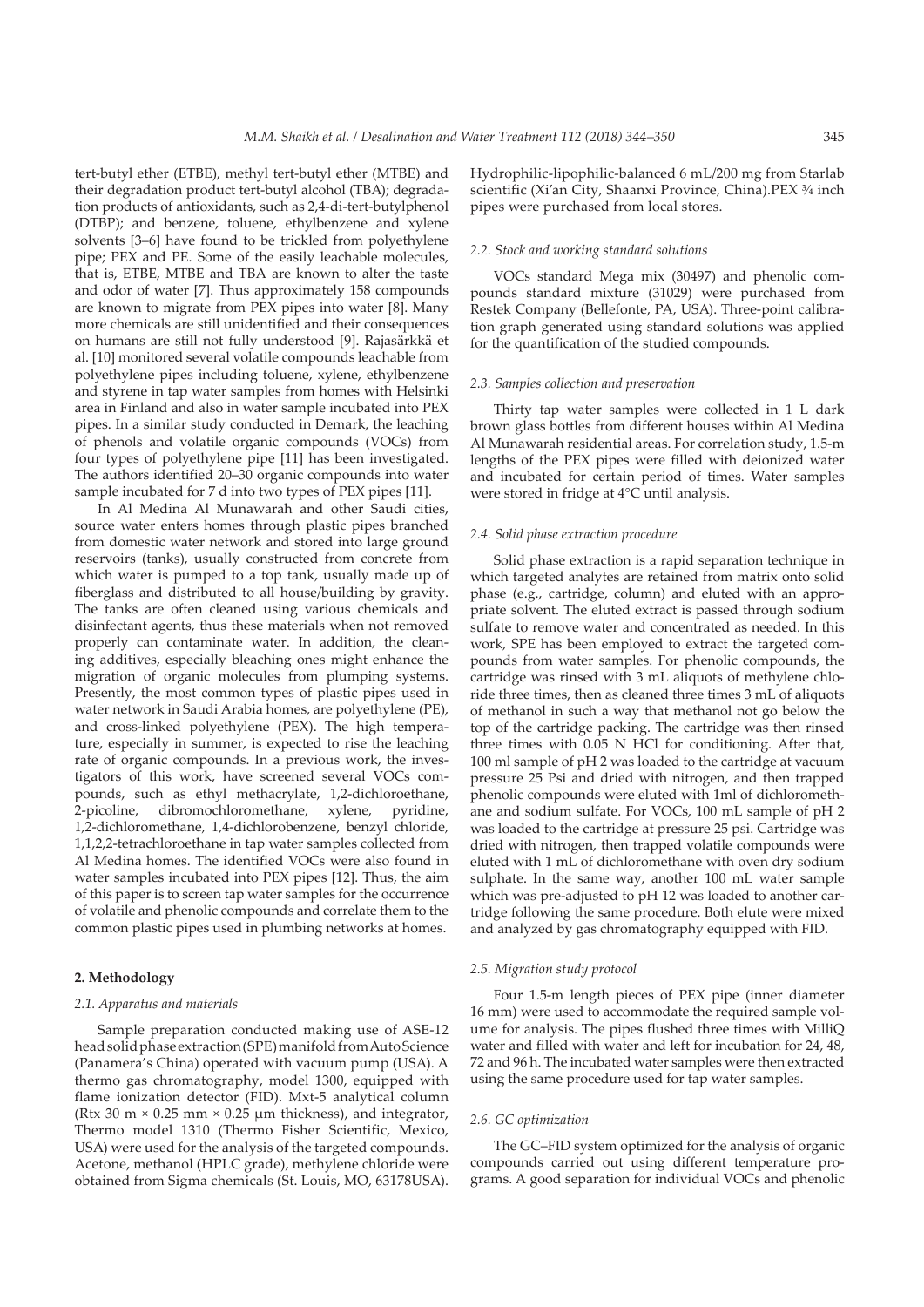constituents was obtained. The chromatograms in Figs. 1 and 2 show that the components of phenols and VOCs standards were well resolved.

#### **3. Results and discussion**

## *3.1. Presence of volatile and phenolic contamination in tap water samples*

The occurrence of VOCs in water from various sources has been evaluated in many reports [13–16]. These literatures display that more than 15 VOCs have been identified in drinking water samples. Various chlorinated by products, chlorinated solvents and different levels of oxygenated (MTBE) also have been detected in water samples from residential homes.

In the present study, seven VOCs and two phenolic contaminates were identified and quantified in 30 tap water samples collected from different houses (villas and apartment buildings) within Al Medina Al Munawarah city, Kingdom of Saudi Arabia. The results revealed that the VOCs: 2-butanone, 1,1,1-trichloroethane, carbon tetrachloride, 1,2-dichloropropane, 1,2,3-trichloropropane, 2-chloroethanol, 4-methyl-2-propanone, and the phenolic compounds 2,4-dinitrophenol, and pentachlorophenol exist in the analyzed samples at inconstant levels. The results summarized in Table 1 and graphically represented in Fig. 3. The minimum and maximum recorded concentration values for 2-butanone in tap water samples were 0.58 and 40.25 µg/L, respectively, with an average value of 13.73 µg/L. This contaminant was monitored in 90% of water samples, among them around 40% exceeding the maximum contamination level (MCL) 10 µg/L set by the USEPA. 1,2,3-trichloropropane and 1,1,1-trichloroethane were detected in 76% and 40% of samples with concentration ranges 0.11–0.94 µg/L and 2.14–27.17 µg/L separately. The average values for these molecules were 0.35 and 12.31 µg/L, respectively. However, their levels were within the allowable limits stated by EPA, 5 and 200 µg/L in the same order. The two compounds are chlorinated hydrocarbon characterized with their high chemical stability [17].

Carbon tetrachloride was found in 23% of samples collected from different locations, with concentration ranges between 2.01 and 9.32 µg/L and average concentration of 6.78 µg/L. The level of carbon tetrachloride in 16% of samples was above permissible limit stated by EPA: 5 µg/L. This compound is widely used in plastic manufacturing and known to cause many hazardous health effects for humans such as damaging liver and lungs [18]. 1,2-dichloropropane, 2-chloroethanol and 4-methyl-2-propanone were found in 33%, 60% and 60% of the screened water samples with the concentration ranges 1.37–10.12, 0.02–0.67 and 0.29–1.20 µg/L with average concentrations 7.31, 0.10 and 0.51 µg/L in the same order.

The phenolic contaminants identified in tap water samples were 2,4-dinitrophenol and pentachlorophenol. The two compounds were found in 66% and 30% of the samples with concentration ranges between 2.02 and 20.64  $\mu$ g/L, and 12 and 44.80  $\mu$ g/L. The average concentrations were 9.96 and 24.03 µg/L, respectively. In the interim, 2,4-dinitrophenol concentration was less than the guideline limit recommended by the WHO: 40 µg/L; the pentachlorophenol level in 30% of water samples was above the EPA guideline value: 10 µg/L. Both compounds have significant health risk due to high carcinogenicity and listed on list of priority pollutants [19] due to toxicity [20]. Table 2 summarized correlation matrix Pearson (n) for VOCs and phenols in tap water samples. Apart from 1,2-DCP and



Fig. 1. Chromatogram showing 25 VOCs peaks eluted from calibrated reference standard with different retention times listed as follows: (1) benzene, (2) bromodichloromethane, (3) bromoform, (4) carbon tetrachloride, (5) chlorobenzene, (6) 2-chloroethylvinyl ether, (7) chloroform, (8) dibromochloromethane, (9) 1,2-dichlorobenzene, (10) 1,3-dichlorobenzene, (11) 1,4-dichlorobenzene, (12) 1,1-dichloroethane, (13) 1,2-dichloroethane, (14) 1,1-dichloroethene, (15) trans-1,2-dichloroethane, (16) 1,2-dichloropropane, (17) cis-1,3-dichloropropane, (18) 1,2,3-trichloropropane, (19) ethyl benzene, (20) methylene chloride, (21) 1,1,1,2-tetrachloroethane, (22) 1,1,2,2-tetrachloroethane, (23) toluene, (24) 1,1,1-trichloroethane, (25) 1,1,2-trichloroethane.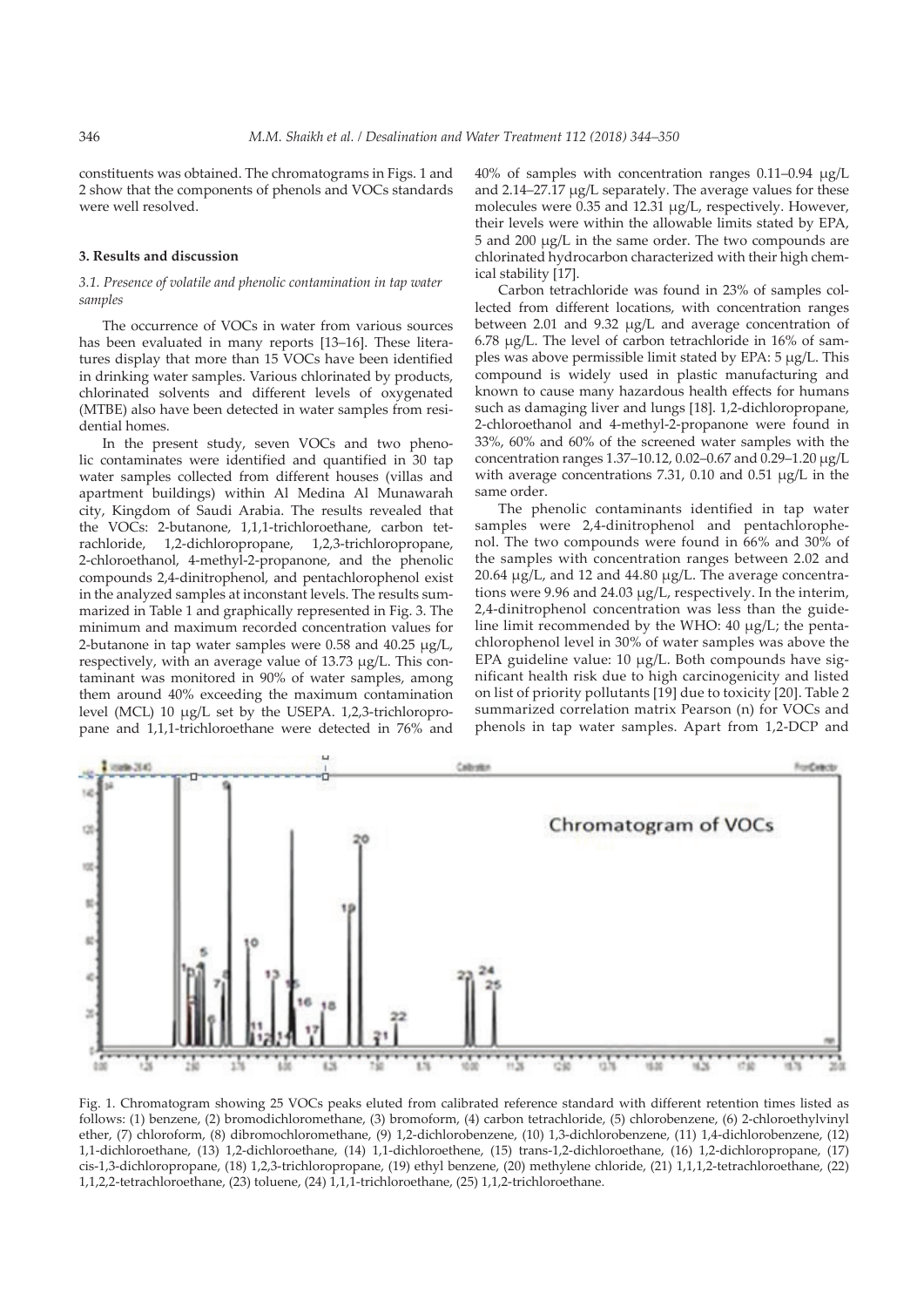

Fig. 2. Chromatogram showing 11 phenolic compound peaks eluted from calibrated reference standard with different retention times listed as follows: (1) 4-chloro-3-methylphenol, (2) 2-chlorophenol, (3) 2,4-dichlorophenol, (4) 2,4-dimethylphenol, (5) 4,6-dinitro-2-methylphenone, (6) 2,4-dinitrophenol, (7) 2-nitrophenol, (8) 4-nitrophenol, (9) pentachlorophenol, (10) phenols, (11) 2,4,6-trichlorophenols.

Table 1 Summary of concentration range, mean, standard deviation, % analytes, WHO limits and % of samples exceeding the limits

| Analytes               | Range          | Mean  | $\pm$ SD | % Analytes<br>in samples | <b>WHO</b><br>$\lim$ it $\mu$ g/L | % of samples<br>above the limit |
|------------------------|----------------|-------|----------|--------------------------|-----------------------------------|---------------------------------|
| 2-butanone             | $0.58 - 40.25$ | 13.73 | 10.32    | 90                       | 10                                | 40                              |
| 1,1,1-Trichloroethane  | 2.14-27.17     | 12.31 | 8.70     | 40                       | 200                               | —                               |
| Carbon tetrachloride   | $2.01 - 9.32$  | 6.78  | 3.23     | 23                       | 5                                 | 16                              |
| 1,2-Dichloropropane    | 1.37-10.12     | 7.31  | 3.95     | 33                       | 40                                |                                 |
| 2-Chloroethanol        | $0.02 - 0.67$  | 0.10  | 0.12     | 60                       |                                   |                                 |
| 4-Methyl-2-propanone   | $0.29 - 1.20$  | 0.51  | 0.28     | 60                       |                                   |                                 |
| 1,2,3-Trichloropropane | $0.11 - 0.94$  | 0.35  | 0.224    | 76                       | 5                                 |                                 |
| 1,2-Dinitrophenol      | $2.02 - 20.64$ | 9.96  | 7.02     | 66                       | 40                                |                                 |
| Pentachlorophenol      | 12.00-44.80    | 24.03 | 13.09    | 30                       | 10                                | 30                              |

4-M-2-P (*r* = 0.539), 2-butanone and 1,1,1-TCE (*r* = 0.422), and 1,2-DNP and PCP  $(r = 0.391)$  which show relatively moderate correlation, the other pollutant displays very low or no correlations.

## *3.2. Volatile and phenolic compounds leached from PEX pipes in the test water*

The ability of volatiles (VOCs) and phenolic compounds to migrate from plastic pipes has been investigated in several studies [4,6,11,21,22]. In this work, the widely-used incubation method has been implemented to evaluate the leaching behavior of plastic pipes to comprehend to which extent the water quality can be altered due to its contact with polymeric pipes. The most popular polymeric brand, PEX pipes, has been used in this test. It has been proposed that the identified organic contaminant monitored in tap water samples might originate from polymeric pipes and other sources. However, a previous investigation by this research group shows that none of the targeted compounds identified in water samples

from source water supplied via local water network [23]. Therefore, the monitored contaminates are more likely to migrate plastic pipes. The results of the investigated compounds from migration test represented in Table 3 and demonstrated graphically in Fig. 4.

Apparently, five of the targeted nine VOCs and phenolic compounds occurred in tap water samples, 2-butanone, 1,2-dichloropropane, 1,2,3-trichloropropane, 2-nitrophenol, pentachlorophenol, have been identified in the leachability test. The other molecules, which were found in tap water samples but not monitored in migration study, might have come from other sources, for example, storage tanks, PVC connecting joints gluing resin. However, none of them exceeds the MCL recommended by WHO and USEPA. The amount of leached targeted compounds from four times incubations ranged from  $1.80 \pm 0.72 \mu g/L$  (for PCP) to  $29.19 \pm 3.03 \mu g/L$ (for 1,2,3-TCP). The order of the contaminates (lower to higher) were PCP< 1,4DCB<, pyridine< TCFM< BDCM< 1, 2< DCP< 2 Butanone< 2, 4< DNP and <1, 2, 3, TCP. This finding comes in consistence with the former studies on the leaching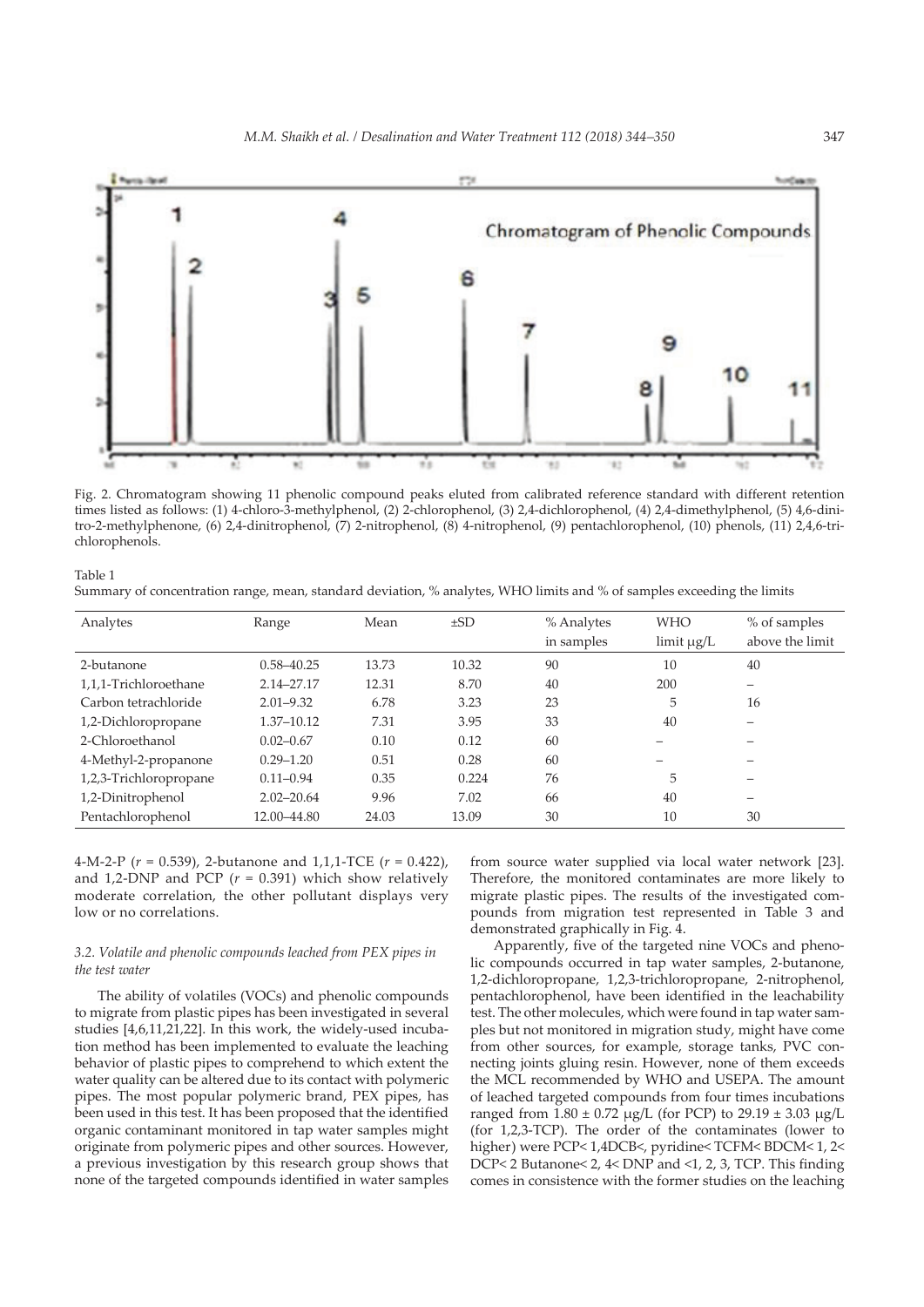

Fig. 3. Contamination levels of volatiles (VOCs) in tap water. The levels of dichloropropane in all samples were below the EPA allowable limits: 40 µg/L; meanwhile, the levels of 2-chloroethanol and 4-methyl-2-propanone are not regulated by EPA or other regulating bodies.

Table 2 Correlation matrix Pearson (n) for VOCs and phenols in tap water samples

| Variable    | 2-Butanone | $1,1,1$ <sub>-TCE</sub> | <b>CTC</b> | $1,2$ -DCP | 2-CEthanol | $4-M-2-P$ | $1,2,3$ -TCP | $1,2-DNP$ | <b>PCP</b> |
|-------------|------------|-------------------------|------------|------------|------------|-----------|--------------|-----------|------------|
| 2-Butanone  | 1          |                         |            |            |            |           |              |           |            |
| 1,1,1-TCE   | 0.422      |                         |            |            |            |           |              |           |            |
| <b>CTC</b>  | 0.147      | 0.248                   |            |            |            |           |              |           |            |
| $1,2$ -DCP  | $-0.184$   | 0.174                   | 0.330      | 1          |            |           |              |           |            |
| 2-CEthanol  | 0.204      | 0.167                   | $-0.133$   | 0.077      |            |           |              |           |            |
| $4-M-2-P$   | $-0.024$   | 0.165                   | $-0.003$   | 0.539      | 0.249      | 1         |              |           |            |
| $1,2,3-TCP$ | 0.254      | 0.319                   | $-0.089$   | $-0.208$   | $-0.207$   | $-0.090$  |              |           |            |
| $1,2-DNP$   | $-0.282$   | $-0.058$                | 0.047      | 0.290      | $-0.126$   | 0.064     | $-0.468$     |           |            |
| <b>PCP</b>  | $-0.209$   | $-0.262$                | $-0.216$   | 0.011      | $-0.161$   | 0.193     | $-0.153$     | 0.391     | 1          |

1,1,1-TCE – 1,1,1-trichloroethane, 1,2-DCP – 1,2-dichloropropane, CTC – carbon tetrachloride, CEthanol – chloroethanol, M-2-P – 4-methyl-2-propanone, 1,2,3-TCP – 1,2,3-trichloropropanone, 1,2-DNP – 1,2-dinitrophenol, PCP – pentachlorophenol.

of organic compounds from plastic piping, which indicated that significant concentrations of VOCs are released from PEX pipes [7]. The discharge of antioxidant degradation products such as phenols from PEX pipes also have been documented [6]. The values of Pearson correlation matrix in Table 4 reveal strong correlations between the concentrations of most of the analyzed components. This trend confirms that the migrated

compounds come from same source. Markedly, the concentration of leachable volatiles and phenols compounds increases with extended incubation time. Although the levels of the VOCs and phenols monitored in the controlled migration study as well as in some of the real samples are below the allowed limit, their accumulation over lengthy consumption of contaminated water escalate the risk on human health.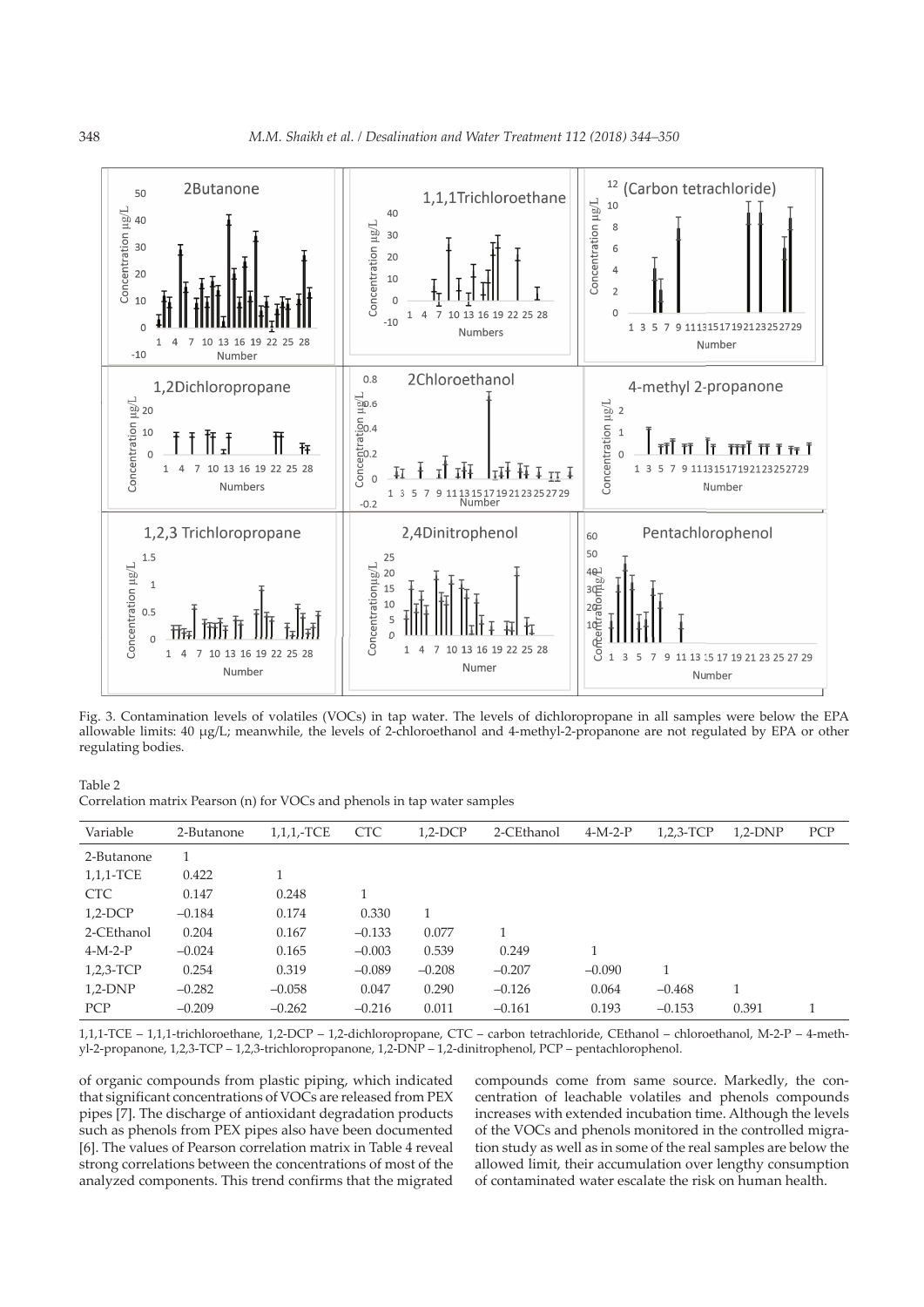$\mathbf{J}_\text{c}$  (agrees the least  $\mathbf{J}_\text{c}$  and phenols compounds from cross-linked polyethylene (PEX) pipes (

| Concentration (µg/L) of leached VOCs and phenois compounds from cross-intixed polyethylene (FEA) pipes |                 |                 |                 |                 |                  |                  |  |  |  |
|--------------------------------------------------------------------------------------------------------|-----------------|-----------------|-----------------|-----------------|------------------|------------------|--|--|--|
| Analytes                                                                                               | 24 h            | 48 h            | 72 h            | 96 h            | Total            | WHO limit (µg/L) |  |  |  |
| Trichlorofluoromethane                                                                                 | $1.5 \pm 0.21$  | $1.7 \pm 0.34$  | $1.3 \pm 0.18$  | $3.2 \pm 0.52$  | $7.7 \pm 1.25$   | 150 (California) |  |  |  |
| Bromodichloromethane                                                                                   | $0.00 \pm 0.00$ | $1.2 \pm 0.16$  | $2.3 \pm 0.47$  | $3.6 \pm 0.50$  | $7.1 \pm 1.13$   | 60               |  |  |  |
| 1,2-Dichloropropane                                                                                    | $2.20 \pm 0.10$ | $2.80 \pm 0.09$ | $3.20 \pm 0.51$ | $4.10 \pm 0.68$ | $12.30 \pm 1.38$ | 40               |  |  |  |
| 2-Butanone                                                                                             | $0.00 \pm 0.00$ | $2.80 \pm 0.29$ | $3.20 \pm 0.46$ | $3.60 \pm 0.38$ | $9.60 \pm 1.13$  | Not regulated    |  |  |  |
| Pyridine                                                                                               | $0.4 \pm 0.06$  | $1.4 \pm 0.29$  | $2.1 \pm 0.32$  | $2.1 \pm 0.42$  | $6.0 \pm 1.09$   | Not regulated    |  |  |  |
| 1,4-Dichlorobenzene                                                                                    | $0.69 \pm 0.03$ | $0.72 \pm 0.07$ | $1.40 \pm 0.28$ | $1.90 \pm 0.33$ | $4.71 \pm 1.71$  | 75               |  |  |  |
| 1,2,3-Trichloropropane                                                                                 | $5.09 \pm 0.65$ | $6.80 \pm 0.71$ | $6.90 \pm 0.69$ | $10.4 \pm 0.98$ | $29.19 \pm 3.03$ | 80 (Hawaii)      |  |  |  |
| 1,2-Dinitrophenol                                                                                      | $2.4 \pm 0.41$  | $4.3 \pm 0.63$  | $3.9 \pm 0.43$  | $6.7 \pm 0.59$  | $17.3 \pm 2.06$  | 40               |  |  |  |
| Pentachlorophenol                                                                                      | $0.00 \pm 0.00$ | $0.20 \pm 0.02$ | $0.40 \pm 0.70$ | $1.20 \pm 0.00$ | $1.80 \pm 0.72$  | 10               |  |  |  |



Fig. 4. Volatiles and phenolic compounds leached from plastic pipes over time (24, 48, 72 and 96 h).

## **4. Conclusion**

Table 3

The results reported in this work indicate that significant levels of VOCs and phenols occurred in tap water samples and hence they might affect water quality and esthetics significantly. Data from leaching test from the widely used plumbing materials (PEX pipes) verify that the effect can vary depending on incubation time; however, other type of plastic pipes must be investigated in order to draw full picture on their significant impact on contaminants concentration of water exposed to the pipes.